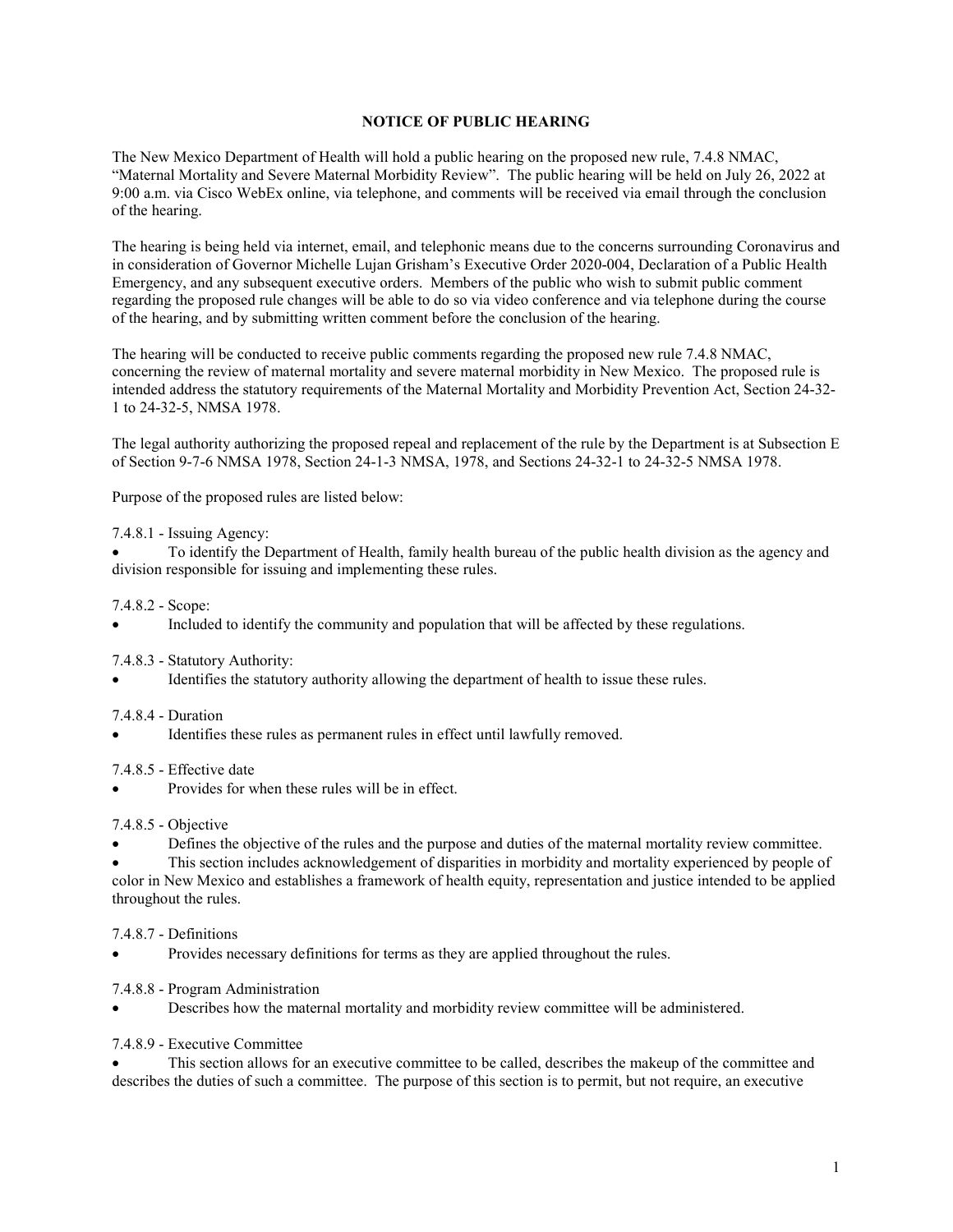committee to be established if it is determined that such a committee would be helpful to the purpose of the larger maternal mortality review committee.

# 7.4.8.10 - Membership

• This section describes the statutory makeup of the committee membership and the process for the appointment of the committee members.

This section describes that members other than the nominated members will be recruited through an open call which will be posted along with an application on the Department's website. This will allow for the casting of a broad net in the recruitment of committee members.

• Once the applications are received, staff will use a scoring matrix to objectively evaluate the applications. The use of the scoring matrix is intended to assure a consistent and transparent means of evaluation. Scoring criteria will be applied to assure that applicants who are working in and representing communities that are the most impacted by maternal mortality will be prioritized when reviewing applications. This process will ensure the representation of highly impacted communities as required by the statute. Applicants with specific expertise in fields that encounter issues related to maternal mortality and morbidity will also be prioritized to ensure a wellrounded and knowledgeable committee composition.

The rule also establishes service terms, reimbursement requirements, and training for committee members.

## 7.4.8.11 - Case Identification

Maternal Mortality

• This section identifies committee operational staff and the NM Department of Health Bureau of Vital Records and Health Statistics as the parties responsible for identifying cases of maternal mortality for the committee to review. A timeframe and reporting criteria are also identified.

## 7.4.8.12 - Data Collection

• This section outlines the individuals that are required to report cases of maternal mortality, the committee's authority to obtain the health and any law enforcement information connected to those cases and how that information may be collected. This section also provides for interviews of individuals connected to a mortality case. This process is important as the information needed for the review may not be fully contained within the medical or law enforcement records alone.

• This section also provides that the race and ethnicity of the deceased will be noted in otherwise deidentified case summaries for the committee to consider the possibilities of racism, bias and inequity having had a role in the death of that individual. The importance of considering that information is to build awareness of those factors as potential contributors to maternal mortality and to inform committee recommendations on how to address those factors.

## 7.4.8.13 - Committee Responsibilities

• This section describes the operation of the committees and what is expected of the committee members including what they will be responsible for producing.

## 7.4.8.14 - Case Review Process

This section provides the process by which the committee reviews case summaries and how the committee's decisions are recorded and reported. This section also provides a method for how a committee member might address concerns about information missed by the case abstractor. For example, if a committee member is concerned that information related to racial justice and health equity is missing from a case summary, that committee member may request a review of that work or request that a new abstractor be assigned.

## 7.4.8.15 - Confidentiality of Records, Proceedings, and Findings:

This section outlines the provisions for the maintenance of confidentiality during meetings, how the confidentiality records will be maintained and who will have access to those records.

7.4.8.16 - Dissemination of Information; Development of Recommendations; Advancement of recommendations

This section describes how the information produced by the committee including aggregated and deidentified data, analysis and prevention recommendations will be distributed.